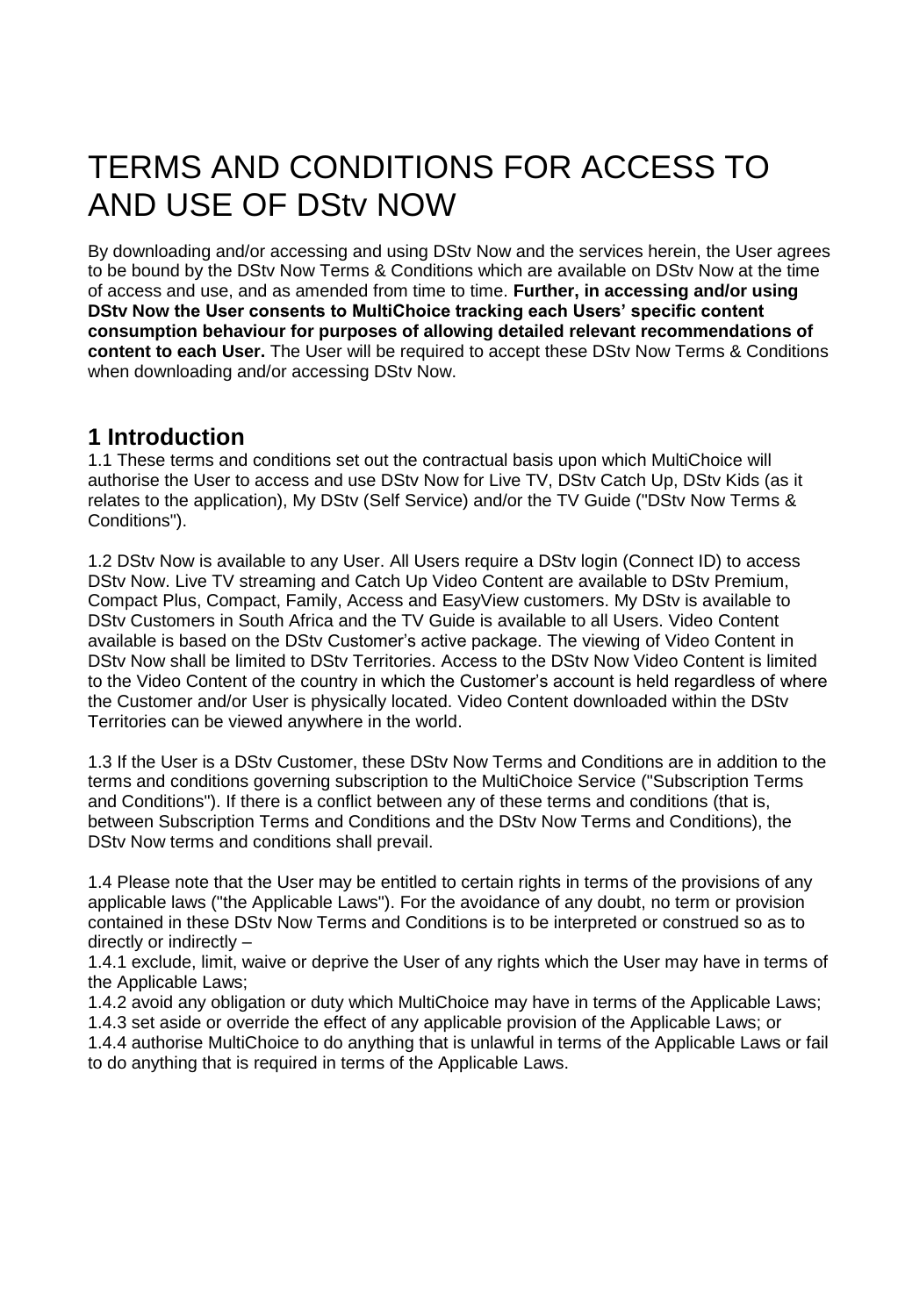### **2 Interpretation**

In these DStv Now Terms & Conditions –

2.1 "Access Fee" means the fee payable to MultiChoice by Customers to gain an additional viewing environment. These additional viewing environments may take the form of (but are not limited to) additional decoders connected through XtraView or the additional environment that enables simultaneous recording, downloading of additional content and Remote Recording; available via a PVR.

2.2 "Affiliate" in relation to MultiChoice means any person who is:

- 2.2.1 controlled by MultiChoice;
- 2.2.2 controls MultiChoice; or
- 2.2.3 is under common control with MultiChoice;

2.3 "Connect ID" means a registration / profile that belongs to a digital User who signs up on any of the DStv websites and / or applications that require a login for certain functionality.

2.4 "Video Content" means audio and/or audio-visual programming which is selected and made available by MultiChoice on DStv Now.

2.5 "CPA" means the South African Consumer Protection Act 68 of 2008, as amended from time to time;

2.6 "Device" means the computer and/or mobile device that can be used for viewing and/or downloading DStv Now and its Content;

2.7 "Download" means to transfer Video Content onto the DStv Customer's Device for subsequent access and use for a limited time period and "Downloaded" has a corresponding meaning;

2.8 "DStv Catch Up" means selected programming provided by MultiChoice which enables the User by means of Streaming or temporary Download to their Device, for a limited period of time;

2.9 "DStv Customer" means a person who requests, or who has authorised another person to request on his behalf, access to the MultiChoice Service and whose subscription to the MultiChoice Service is active and currently not in arrears or such other person as determined by MultiChoice from time to time;

2.10 "DStv Kids" means selected children's programming provided by MultiChoice which enables the DStv Customer by means of Streaming or temporary Download to their Device, for a limited period of time and is only available on the DStv Now application;

2.11 "DStv Now" means the service offered by MultiChoice made available through an application and a website and which allows the User to access Live TV, DStv Catch Up; DStv Kids, My DStv (Self Service) and/or the TV Guide;

2.12 "DStv Premium, DStv Compact Plus, DStv Compact, DStv Family, DStv Access and/or DStv EasyView" means the package of audio-visual and audio channels referred to as such by MultiChoice, and includes any package which MultiChoice determines should replace those packages from time to time;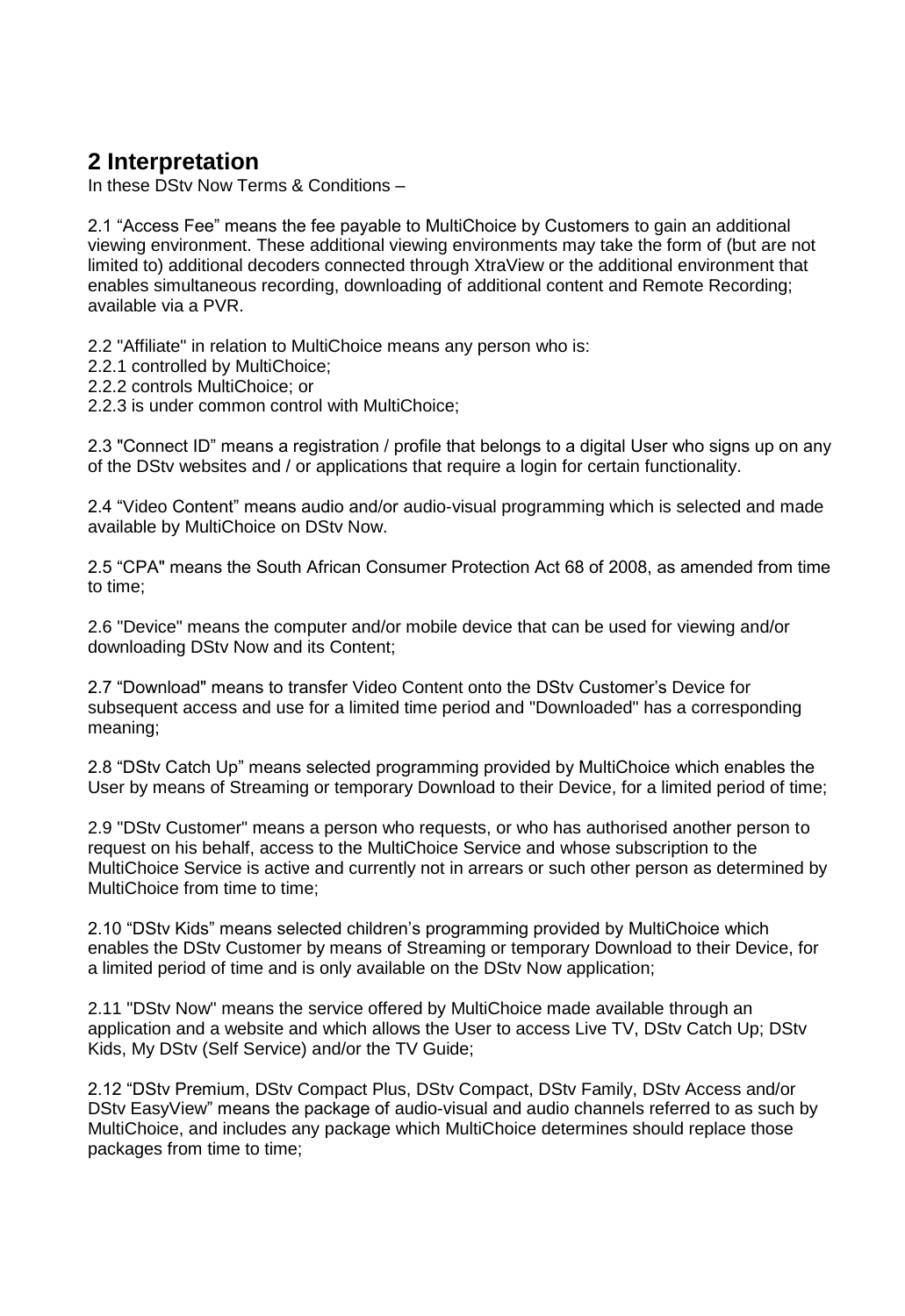2.13 "DStv Territories" means any country in which MultiChoice or its Affiliate provides a MultiChoice Service to the general public;

2.14 "ECT Act" means the South African Electronic Communications and Transactions Act 25 of 2002, as amended from time to time;

2.15 "Live TV" means the selected live TV channels that will be available within the DStv Now service which may vary from time to time.

2.16 "MultiChoice Service" means the subscription-based broadcasting service comprising the bouquets and associated services, features, facilities and applications and any additional functionalities provided by MultiChoice to DStv Customers in accordance with the Subscription Terms and Conditions;

2.17 "MultiChoice" means MultiChoice Support Services (Proprietary) Limited and its Affiliates;

2.18 "TV Guide" means the MultiChoice electronic programming guide as updated from time to time;

2.19 "Subscription Agreement" means the agreement between MultiChoice and its customers, as amended from time to time, which sets out the terms and conditions on which the customer is authorised to access the DStv Service in exchange for payment of the applicable subscription fee;

2.20 "User" means a person who accesses and/or uses any of the services offered by DStv Now.

### **3 Eligibility to Access and Use DStv Now**

3.1 DStv Now is available to DStv Customers and/or Users who access DStv Now on their Device in accordance with these Terms and Conditions.

3.2 MultiChoice may take measures, including technological measures, to ensure that it provides the service only to persons who meet the eligibility criteria in these Terms and Conditions.

### **4 The services within DStv Now:**

#### **4.1 Live TV**

4.1.1 Live TV enables a DStv Customer to select and watch live selected channels, as they are made available by MultiChoice from time to time.

4.1.2 MultiChoice may, in its sole discretion, select and determine the channels that will be available from time to time, taking into account a variety of factors, including MultiChoice's contractual agreements with its Content providers.

4.1.3 In providing the User this service, MultiChoice does not guarantee that it will always be able to provide the User with all the programming in the selected TV channels as this will depend on the rights acquired from Content providers from time to time.

4.1.4 Access to Live TV is available to DStv Premium, Compact Plus. Compact, Family, Access and EasyView customers.

4.1.5 The channels available are based on the DStv Customer's active package.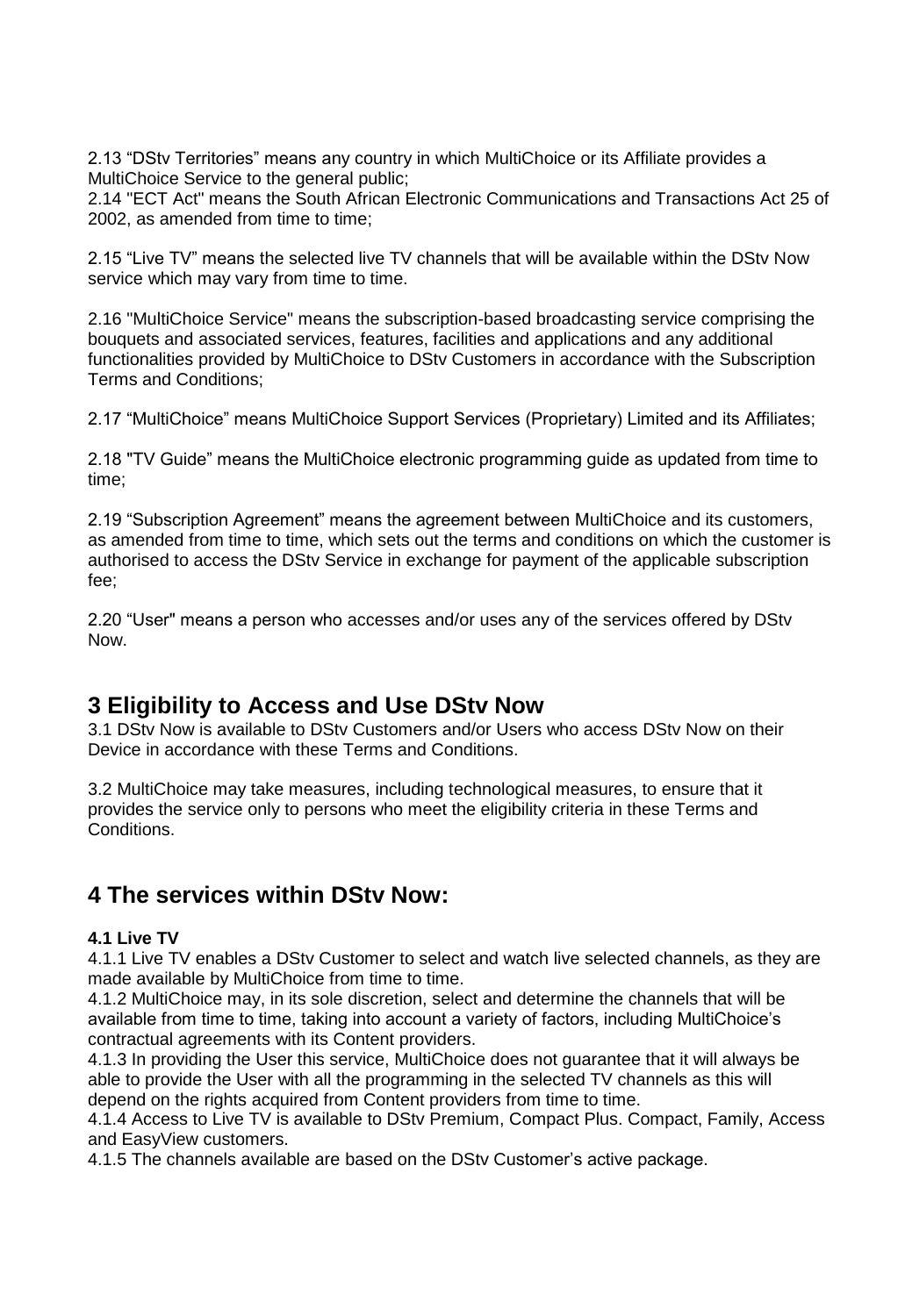#### **4.2 DStv Catch Up**

4.2.1 MultiChoice may, in its sole discretion, select and determine the Content which will be available for viewing on DStv Catch Up. Such Content shall be available for a limited period of time in line with rights acquired from Content providers.

4.2.2 The User will have no right or expectation that any particular programming will be available for viewing using DStv Catch Up, regardless of whether or not that particular Content has been broadcast on their respective DStv package.

4.2.3 Some Content may be available for Streaming but not for Download and vice versa in line with rights acquired from Content providers.

4.2.4 Access to DStv Catch Up is available to DStv Premium, Compact Plus, Compact, Family, Access and EasyView customers.

4.2.5 The Video Content available is based on the DStv Customer's active package.

#### **4.3 My DStv (Self Service)**

4.3.1 My DStv enables a DStv Customer to manage selected aspects of their DStv account. 4.3.2 MultiChoice may, in its sole discretion, select and determine the aspects of Self Service which will be made available to My DStv on DStv Now.

4.3.3 Access to My DStv is available to all DStv Customers in South Africa.

#### **4.3 TV Guide**

4.3.1 DStv Now allows a User to access the TV Guide which shall be made available from time to time and is subject to change as and when MultiChoice deems fit.

4.3.2 The TV Guide shall allow a User to see a list of channels; the information thereof and in some instances enable the User to view Video Contents of same.

4.3.3 South African Users who are DStv Customers, who are paying the Access Fee and have a Connect ID linked to an Explora shall be able to record Video Content remotely from the DStv Now website and application. Remote recording shall only be possible once the DStv Customer has activated the remote recording feature on his/her Explora and ensured that his/her Explora is connected to the Internet.

4.3.4 In the event of a conflict between a recording set on the Explora and a recording set through DStv Now, recordings set through DStv Now will take precedence. It is therefore the responsibility of the DStv Customer to ensure that the recordings set through DStv Now are (1) not in conflict with any other recordings and/or (2) should there be a conflict, the recordings set through DStv Now are of priority to the DStv Customer. In the event that a DStv Customer wishes to cancel a recording such cancellation can only be done through his/her Explora. MultiChoice shall not be held responsible for any failures or incorrect remote recordings. 4.3.5 In providing the User with this service, MultiChoice does not guarantee that it will always be able to provide the User with all the programming and at the exact times as contained in the TV Guide. Further, MultiChoice does not warrant that the service shall be free from errors.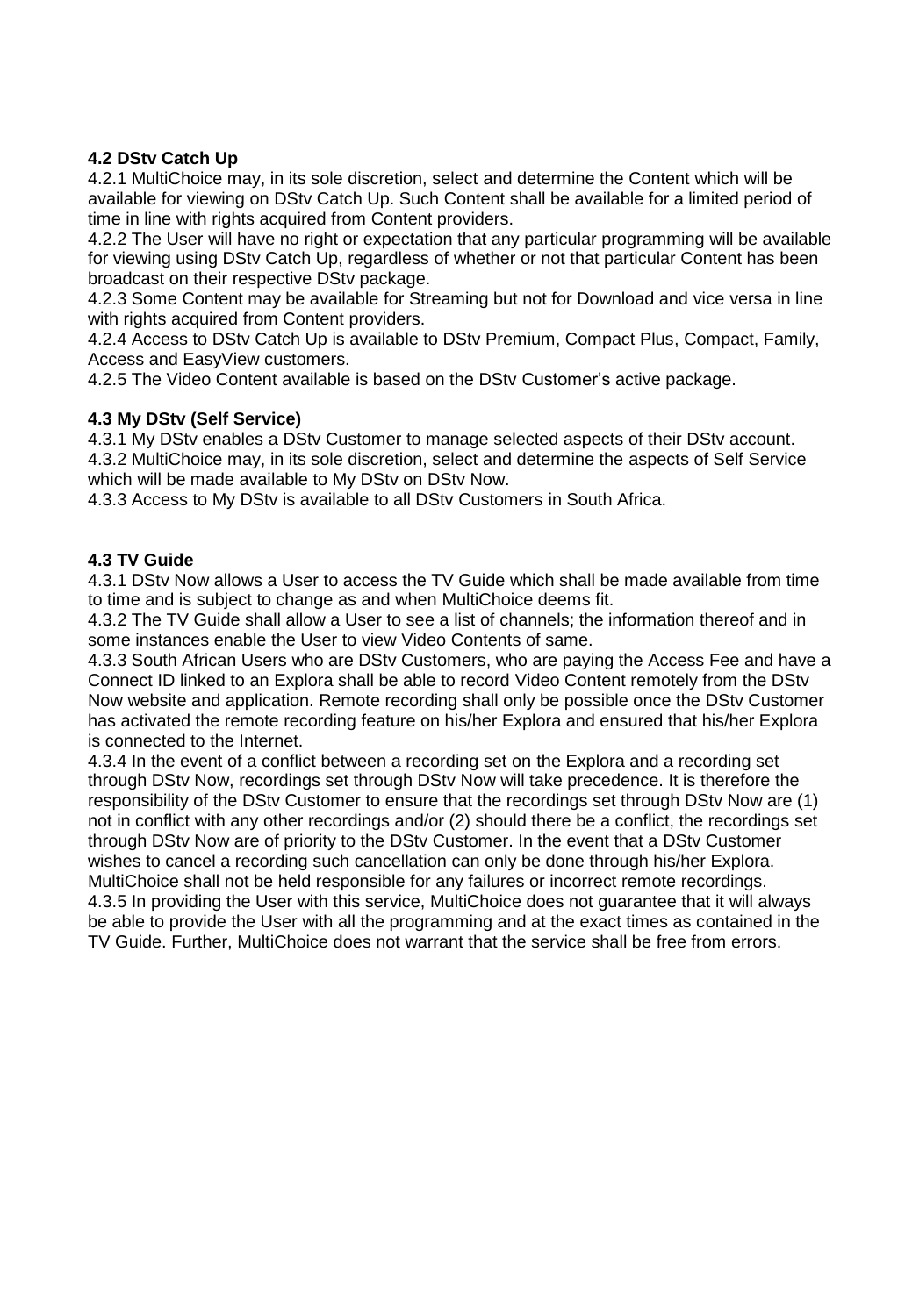# **5 Minimum Technical Specifications**

5.1 In order to access and use DStv Now, the User must, at the User's own cost, meet MultiChoice's minimum technical specifications, the latest of which, can be viewed on dstv.com

5.2 Without limiting the generality of clause 5.1 above, the User must, at the User's own cost – 5.2.1 acquire access to, install and maintain the specified hardware (including the Device),

applications and telecommunications facilities;

5.2.2 as it relates to the DStv Now application, install the DStv Now application and upgrade as and when new versions are released

5.2.3 obtain broadband Internet access from an Internet Service Provider with a minimum speed of 2Mbps;

5.2.4 ensure that the User has sufficient Download capacity available on the User's Device should the User choose to Download Content;

5.2.5 maintain the required hardware (including the Device), systems, software, telecommunications facilities and Internet access services.

5.3 MultiChoice will not be responsible for –

5.3.1 any failure, delay or lack of ability within MultiChoice's operating platforms in the delivery of the Content or the accessing of DStv Now and/or its services; or

5.3.2 any loss (including loss of data), damage (including damage to the User's hardware and the User's Device), costs or expenses suffered or incurred by User directly or indirectly as a result of the User's failure to properly install the hardware or software, or due to any incompatibility of the User's Device with DStv Now or any of its services.

5.4 MultiChoice will not be responsible for any loss, damage, costs or expenses suffered or incurred by the User due to factors beyond its reasonable control including, without limitation, Internet congestion, slow Internet connectivity, the operation of "cookies", temporary Internet files, firewalls, proxy servers, pop up blockers or other files/software on the User's Device. It is the User's responsibility to manage the User's hardware and to remove any impediments to the proper functioning of DStv Now and its services. The User is, however, cautioned against taking any steps which could render the User and/or the User's hardware (including the User's Device) vulnerable to any risks including, without limitation, viruses or spam, and the User do so at the User's own risk.

# **6 The Sign Up Process**

6.1 In order to access DStv Now, the User will be required to have a valid Connect ID; or a person granted permission to access DStv Now by such Customer and complete the registration process. Only the first four Devices on which the User signs in with a valid Connect ID will automatically be registered. Of the four Registered Devices, only two Devices can simultaneously view Streaming Video Content. Registered Devices can be changed on DStv Now every six months.

6.2 MultiChoice reserves the right to change the number of Registered Devices and/or the period to change registration of same by either reducing or increasing it.

6.3 The User is solely responsible for any loss or damage suffered by him/her, MultiChoice, MultiChoice Affiliates, or any third parties as a result of a breach by User of these Terms and Conditions.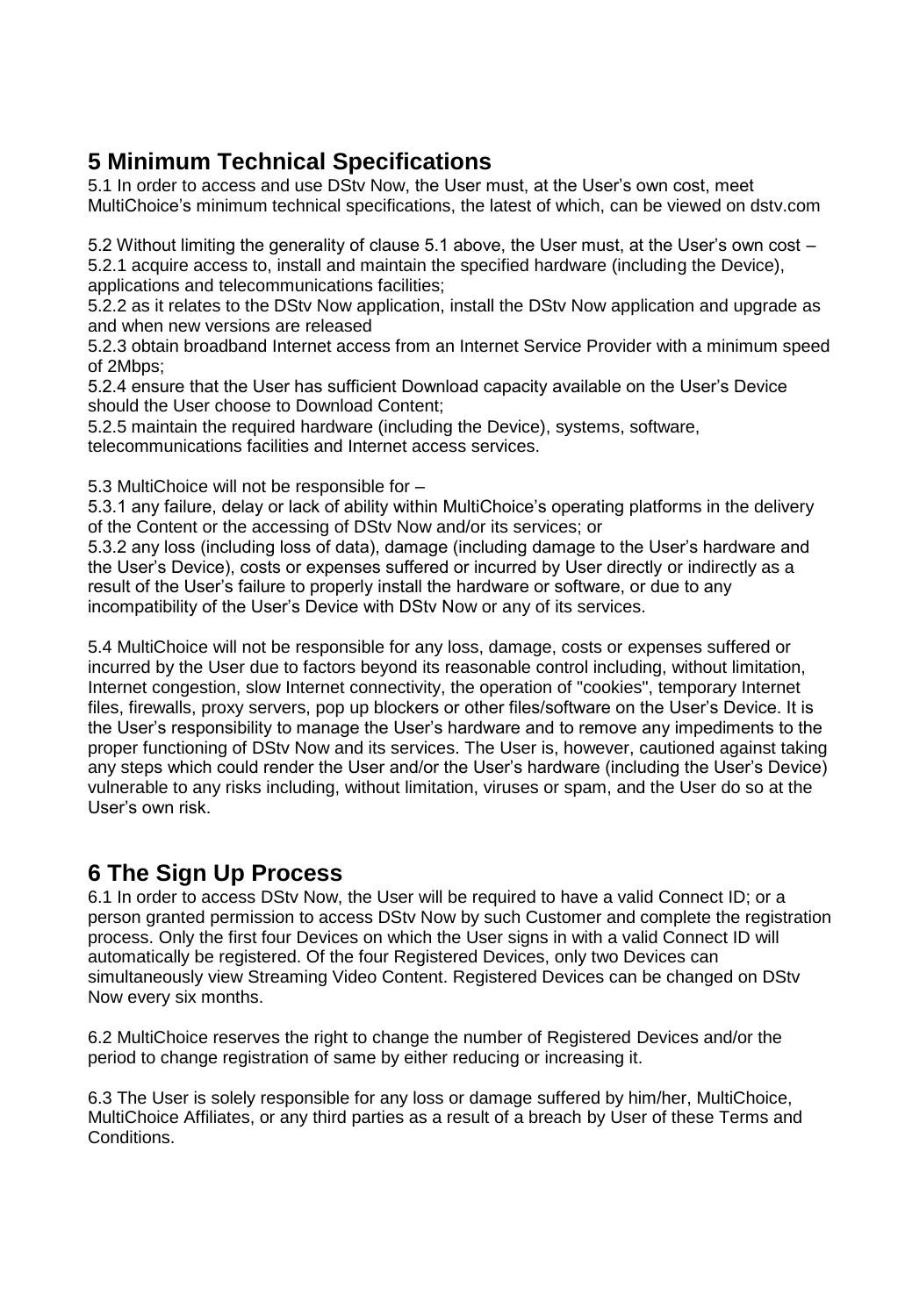# **7 Permitted Use of DStv Now**

7.1 The User may access and use DStv Now only for the User's individual private, noncommercial use, and in accordance with these DStv Now Terms & Conditions.

7.2 The Content and all other materials or software which MultiChoice makes available on DStv Now are either owned by, or licensed to MultiChoice and/or MultiChoice Affiliates, and are protected by intellectual property law.

7.3 The User may not use DStv Now, its Contents, or any aspect thereof, in any manner that constitutes a violation of any law (including intellectual property law, and including statutory law and the common law), or an infringement of MultiChoice's rights (including the intellectual property rights) or those of MultiChoice Affiliates, MultiChoice licensors or any third party.

7.4 The User may not reproduce, modify, copy, transfer (to any person or onto any Device, whether corporeal or incorporeal), perform, transmit, broadcast, upload or redistribute the Contents, whether for the User's personal use or commercial gain. For the avoidance of any doubt, the User may view the Contents only on the Device which the User uses to access DStv Now.

7.5 In relation to any systems which MultiChoice provides to the User, the User may not – 7.5.1 modify, disassemble, decompile or reverse engineer these systems;

- 7.5.2 sub-license, distribute, rent, sell or otherwise transfer them to any third party;
- 7.5.3 copy or reproduce the systems; or

7.5.4 circumvent or disable any technology features or measures in the systems.

7.6 The User may not hack, reverse engineer, decompile, modify, tamper with or otherwise compromise the security of any digital rights management system or any other security or content protection systems used for or in relation to the provision of any service through DStv Now.

7.7 The User may not use DStv Now, or any of its services, in any manner that causes it or any aspect thereof to be interrupted or damaged.

7.8 If the User breaches these DStv Now Terms & Conditions, the User will be responsible for any loss, damage and expense which MultiChoice may suffer, or claims against MultiChoice that arise directly or indirectly from, or in relation to User's breach of these DStv Now Terms & Conditions.

### **8 Amendment and variation of DStv Now**

8.1 MultiChoice reserves the right, at any time, to –

8.1.1 limit or deny access to DStv Now, or any aspect thereof, for any reason which MultiChoice considers reasonably necessary for any purpose related to its business including, without limitation, in order to support the provision, operation, maintenance and security of the services, or any aspect thereof, and for purposes of performing any upgrade, repair or maintenance services;

8.1.2 change DStv Now, or any aspect thereof; or

8.1.3 discontinue with DStv Now.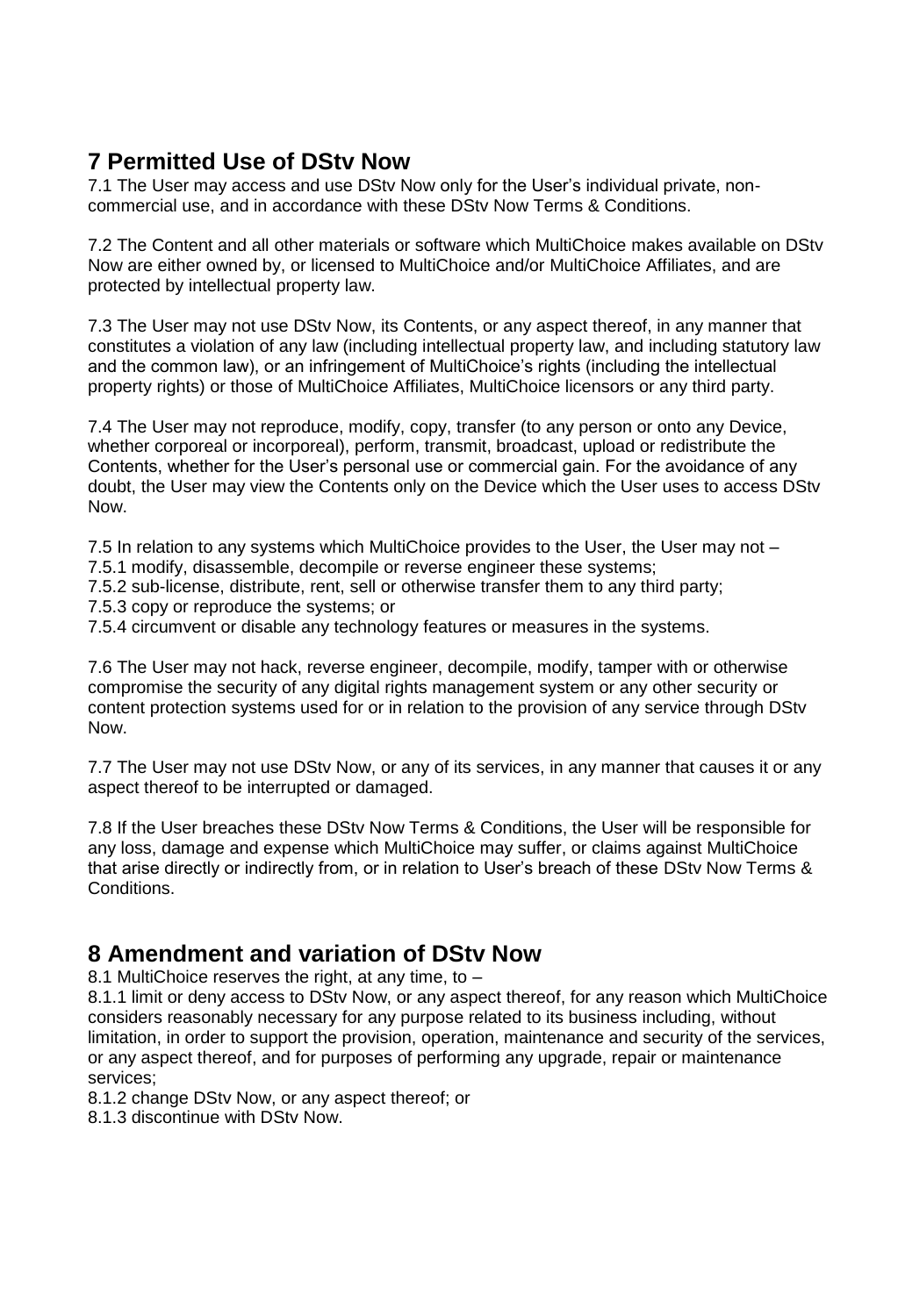# **9 Warranties, limitations of liability and indemnities**

9.1 Subject to the provisions of s43(5) and s43(6) of the ECT Act, if applicable (or any other applicable local legislation within a country), and to any applicable provisions of the CPA (if applicable) and to the full extent permitted by Applicable Law:

9.1.1 MultiChoice makes no representations and give no warranties, whether expressly or implicitly, as to DStv Now and specifically, but without limitation, make no representations and give no warranty –

9.1.1.1 that DStv Now will be tailored to meet the User's personal requirements or expectations; or

9.1.1.2 that the service will be uninterrupted or error free

9.1.2 MultiChoice will not be responsible, and disclaim all liability, for any loss, liability, injury, expense or damage (whether direct, indirect, incidental, punitive or consequential) of any nature which is suffered by any person who accesses, uses or relies on DStv Now. Without limiting the generality of this clause, MultiChoice will not be responsible for any loss, liability or damage of any nature incurred by whomever and resulting directly or indirectly from:

9.1.2.1.1 the inability to access or difficulty in accessing, the services to the extent that such delay or failure results from causes beyond MultiChoice reasonable control;

9.1.2.1.2 access to, use of, or reliance on the Contents;

9.1.2.1.3 MultiChoice delay or failure to fulfil obligations under these DStv Now Terms & Conditions to the extent that such delay or failure results from causes beyond MultiChoice's reasonable control; or

9.1.2.1.4 any negligent act or omission of MultiChoice or MultiChoice consultants, agents or employees.

## **10 No provision of these DStv Now Terms & Conditions is to be interpreted or construed as-**

10.1 excluding, limiting or waiving any rights which the User may have, or avoiding any obligation which MultiChoice may have, in terms of the ECT Act, the CPA or any other applicable laws, whether in South Africa or any other country having jurisdiction (unless such laws permit the parties to agree otherwise); or

10.2 limiting or exempting MultiChoice from liability as a supplier for any loss directly or indirectly attributable to MultiChoice's gross negligence or that of any person acting for or controlled by MultiChoice.

# **11 Support**

Should the User experience any difficulties with any aspect of DStv Now, the User may contact MultiChoice on the Contact page within DStv Now or by sending an email to DStvNowSupport@dstv.com or in any other manner indicated by MultiChoice from time to time.

# **12 Disclosure in Terms of s43 of the ECT Act**

The disclosures which are required in terms of section 43 of the ECT Act can be found on the website at dstv.com/TermsAndConditions.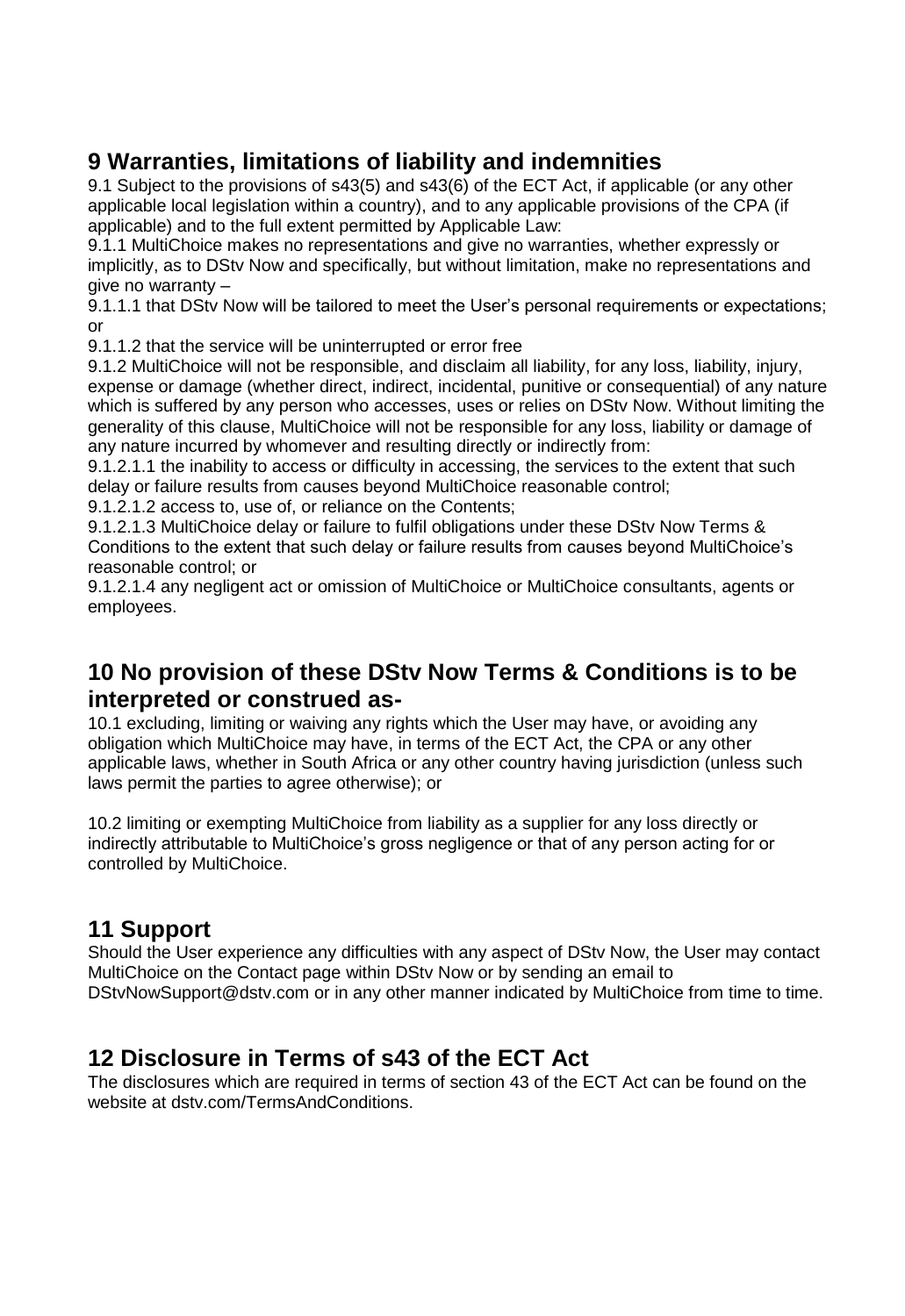## **13 Amendment of DStv Now Terms & Conditions**

MultiChoice reserves the right, in MultiChoice's sole discretion, to amend any of the provisions of these DStv Now Terms & Conditions from time to time. Each time the DStv Customer and/or User access the Services through DStv Now, the DStv Customer and/or User agree to be bound by DStv Now Terms & Conditions. If MultiChoice amend the DStv Now Terms & Conditions, MultiChoice will post the amended terms and conditions within DStv Now. The amended DStv Now Terms & Conditions will become effective immediately once they are posted within DStv Now, and any subsequent use of DStv Now and/or services will be governed by the new DStv Now Terms & Conditions. The DStv Customer and/or User is advised to regularly check these DStv Now Terms & Conditions for any amendments.

### **14 Termination of these DStv Now Terms & Conditions**

14.1The User's failure to comply with these DStv Now Terms & Conditions constitutes a material breach of these DStv Now Terms & Conditions.

14.2 If the User becomes ineligible to access the Services, or breaches these DStv Now Terms & Conditions, MultiChoice may, without prejudice to any other remedy MultiChoice may have, terminate the DStv Customer and/or User's ability to access DStv Now and its services, and remove all Content stored on the DStv Customer's and/or User's Device. If, and to the extent that MultiChoice is required by any Applicable Law, or if MultiChoice otherwise consider it appropriate, MultiChoice will notify the User prior to exercising MultiChoice's rights in terms of this clause. If not, MultiChoice may exercise MultiChoice rights immediately.

### **15 General**

15.1These DStv Now Terms & Conditions, as amended from time to time, constitute the entire agreement between the User and MultiChoice in relation to its subject matter and supersede any previous agreements between the User and MultiChoice.

15.2 Any relaxation or indulgence which MultiChoice may show to the User at any time in regard to these DStv Now Terms & Conditions are without prejudice to, and does not constitute a waiver of, any rights MultiChoice may have, either in terms of these DStv Now Terms & Conditions or any Applicable Law.

15.3 If any provision in these DStv Now Terms & Conditions is found to be wholly or partly unenforceable or invalid for any reason, then these DStv Now Terms & Conditions will be severable in respect of the provisions in question to the extent of their invalidity or unenforceability, and the remaining DStv Now Terms & Conditions will remain in full force and effect.

15.4 Where these DStv Now Terms & Conditions prohibit the User from any conduct, the User is also prohibited from attempting that conduct, or permitting, promoting, facilitating or condoning any other person doing so.

15.5 MultiChoice may cede any of its rights and/or assign any of MultiChoice's obligations under these DStv Now Terms & Conditions to any person without the DStv Customer's consent.

15.6 The User may not cede any of the User's rights and/or assign any of the User's obligations under these DStv Now Terms & Conditions to any person.